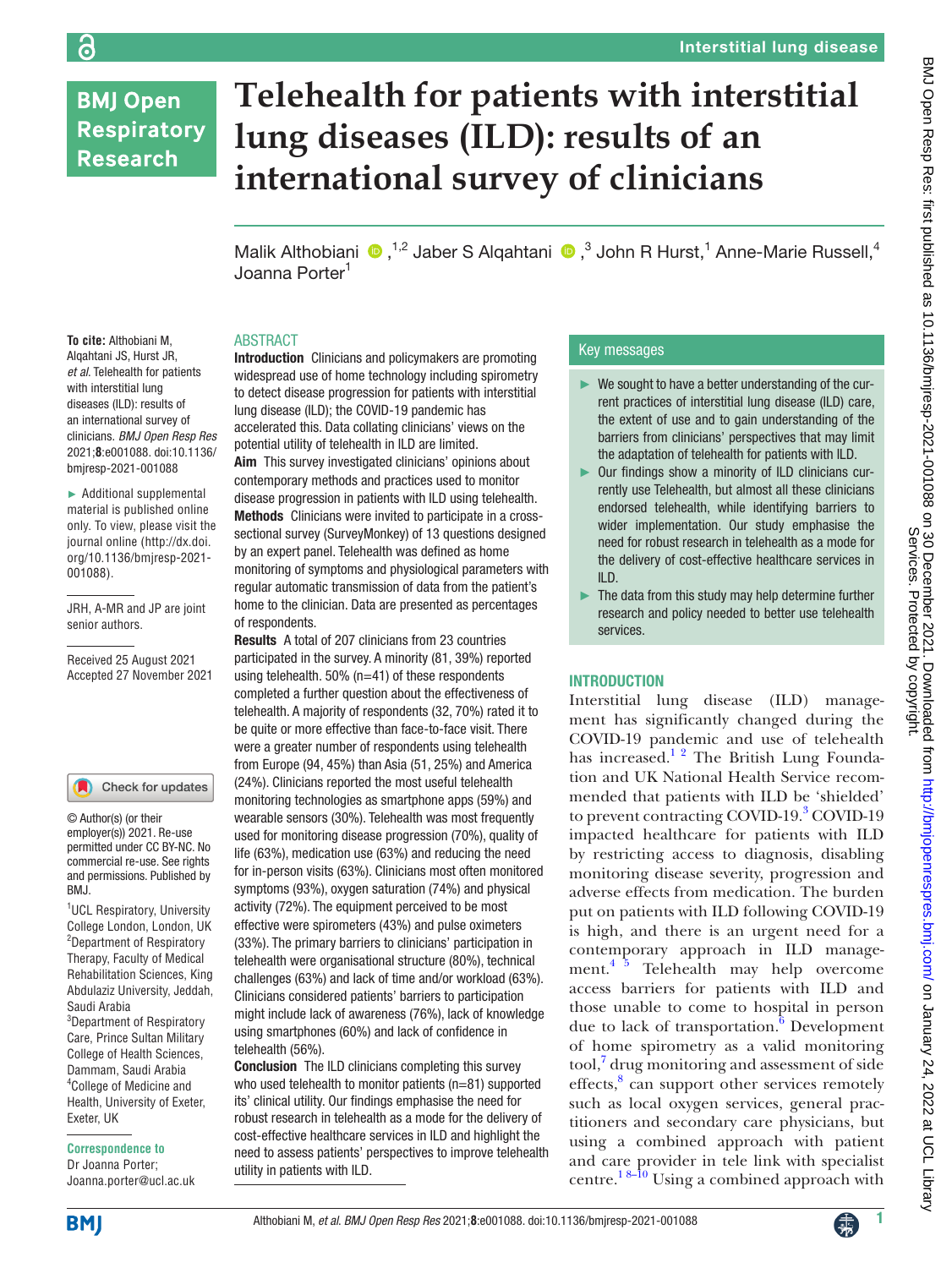patient and care provider in tele link with specialist centre will be critical for success.<sup>1 6 11–13</sup> Monitoring symptoms and physiological parameters using remote monitoring technology may allow early detection of exacerbation, which may reduce hospitalisation and decrease healthcare costs.[1 11](#page-6-0) Although most published studies have been in patients with chronic obstructive pulmonary disease  $(COPD)$ ,  $^{14-17}$  telehealth in ILD has also been explored. Studies have shown a great potential of remotely monitoring parameters, such as heart rate, respiratory rate, oxygen level, activities and lung function using homebased technologies and equipment.<sup>67 10 18-25</sup> Results have been very promising not only for e-consultation, but also for monitoring and detecting disease progression and or exacerbation.<sup>125</sup>

ILD is a heterogeneous group that encompasses approximately 200 different types of lung disease that may cause inflammation and/or scarring of the lung.<sup>26,27</sup> Idiopathic pulmonary fibrosis (IPF) is specific type characterised by severe breathlessness and poor prognosis of unknown aetiology.<sup>[27 28](#page-7-2)</sup> Richeldi *et al*<sup>29</sup> are the only approved antifibrotic medications, which have been shown to slow IPF progression.[30](#page-7-4) Thus, prediction of disease course and mortality is crucial for clinicians and patients. Patients with ILD, specifically those with IPF, may experience acute exacerbation or 'flare' that may cause severe distress and rapid disease progression.<sup>31</sup> Additionally, the use of forced vital capacity (FVC) declines as a validated end point to identify significant treatment response in IPF necessitates large cohorts and lengthy longitudinal studies.<sup>[32](#page-7-6)</sup> Conversely, domiciliary and daily measures of symptoms and physiological parameters such as spirometry may reduce length of time, size and cost of clinical trials.[7 33](#page-6-4)

Although there is a growing body of research<sup>[1 6 7 9–11 18–20 22 34–37](#page-6-0)</sup> focusing mainly on feasibility and reliability of in-home spirometry, further data are limited on the prevalence and utility of telehealth to detect disease exacerbation and/or progression. Telehealth utility to remotely monitor symptoms and physiological parameters may allow prediction of disease progression in ILD. Previous studies<sup>1 11</sup> have shown that in-home monitoring of FVC was predictive for disease progression. Furthermore, a Japanese study has shown that SpO2 might predict disease prognosis.<sup>38</sup> Real-time continuous monitoring may also allow prediction of personal trajectory and improve future care.<sup>618</sup>

In support of this, studies $818$  have shown the potential benefit in patients with ILD of monitoring quality-of-life, medication use and disease course.<sup>1 10 11</sup> Telehealth was introduced as a remote solution to continue to provide necessary healthcare services and support patients with ILD. It was also expanded to provide real-time monitoring and to detect disease exacerbation and progression. Recently, Telehealth has been shown to be feasible and reliable, and one study specifically explored how telehealth successfully detected exacerbations before symptoms began. $6$  Despite these significant findings, BMJ Open Resp Res: first published as 10.1136/bmjresp-2021-001088 on 30 December 2021. Downloaded from http://bmjopenrespres.bmj.com/ on January 24, 2022 at UCL Library<br>Service Strater Press: first published as 10.1136/bmj BMJ Open Resp Res: first published as 10.1136/bmjresp-2021-001088 on 30 December 2021. Downloaded from <http://bmjopenrespres.bmj.com/> on January 24, 2022 at UCL Library Services. Protected by copyright.

research understanding clinicians' perceptions of telehealth in patients with ILD are limited.

Our goal was to conduct a global survey to understand from healthcare professionals, what approaches of ILD care are most appropriate for telehealth and simultaneously most beneficial to patients with ILD. We approached physicians and non-physicians to better understand variability in outcomes. We hope that this would help to understand physicians' perspectives as well as perspectives of nurses and allied health professions towards telehealth useability, effectiveness and utility. All clinicians deliver healthcare services and provide care to patients including using technologies, for example, homes, doctor's offices, clinics and hospitals. We sought to have a better understanding of the current practices of ILD care, the extent of use and to gain understanding of the barriers from clinicians' perspectives that may limit the adaptation of telehealth for patients with ILD.

#### **METHODS**

This is a descriptive, cross-sectional survey of healthcare professionals who work with patients diagnosed with ILD throughout the world.

#### Study design

A 13-question web-based survey was developed by an expert panel from University College London and the University of Exeter comprised of consultant respiratory physicians, nurses and therapists. The survey was constructed using SurveyMonkey and the wording of questions, length and order were chosen carefully and divided into structured and unstructured questions. The survey consisted of multiple-choice and open questions, which are presented in [online supplemental table S1.](https://dx.doi.org/10.1136/bmjresp-2021-001088) The survey content was piloted among a multidisciplinary team. The final version of the survey was approved by the research team after minor changes in accordance with the participants' feedback and comments. Our objectives were to cover specific aspects of telehealth in ILD: Clinicians' perspectives about the purpose, prevalence and variables monitored, type of equipment and technologies and barriers to adaption.

Clinicians were asked if Telehealth was used by their place of work to remotely monitor patients with ILD. Clinicians were also asked about the purpose of using telehealth at their place of work. To evaluate responders' perceptions on Telehealth, they were also asked to rate, on a five-point Likert scale, how effective (not at all effective, not particularly effective, neither effective nor ineffective, quite effective, very effective) telehealth is compared with face-to-face care. Clinicians were asked regarding the type of equipment and technologies used at their centre to remotely monitor patients with ILD. Questions concerning barriers to both clinician and patient's participation in telehealth were assessed. Two open-ended questions were asked on what would help clinicians to setup telehealth and if they have any further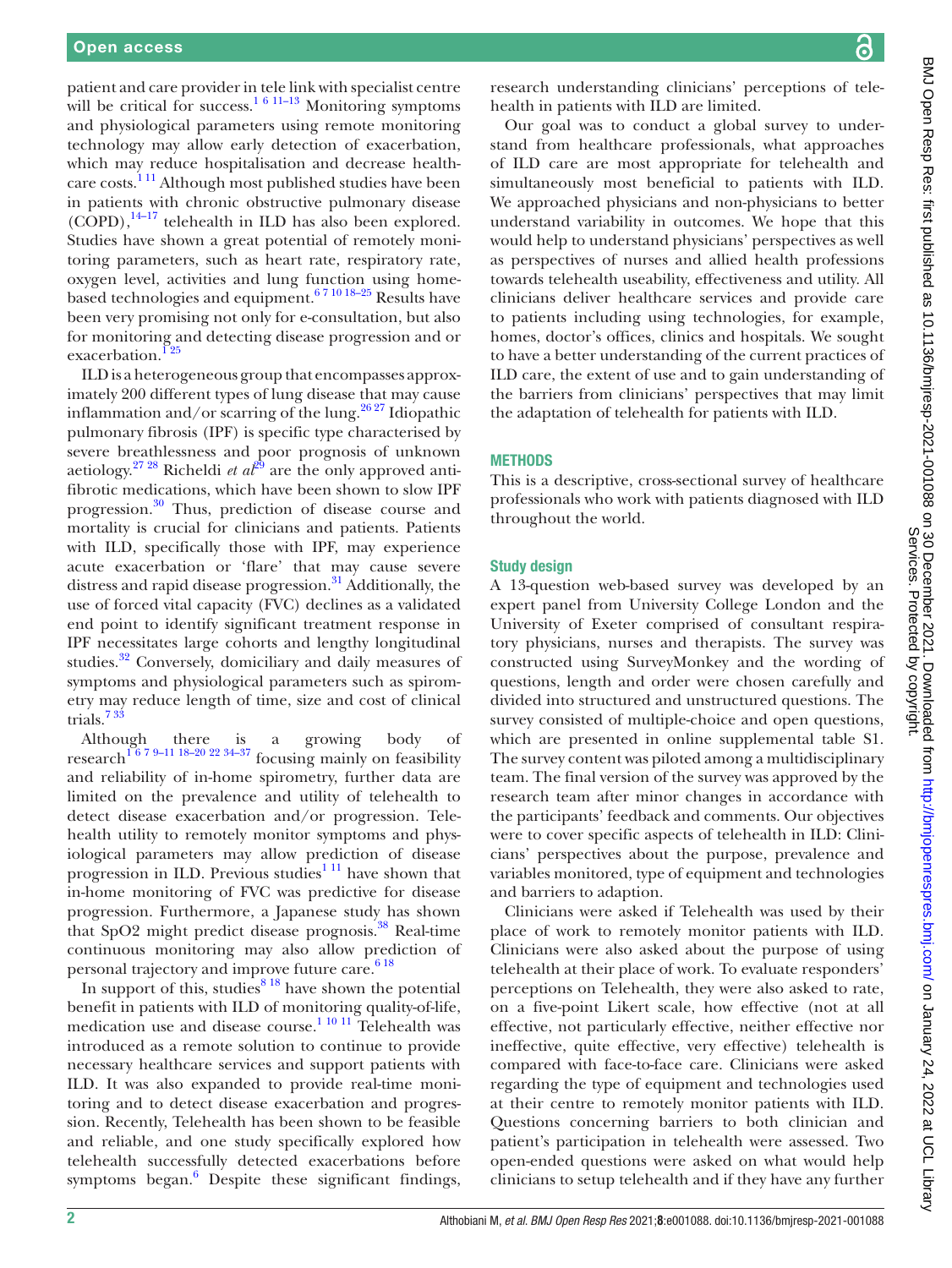comments and suggestions regarding using telehealth programmes.

#### Data collection

We approached global experts throughout the world between January 2021 and Jun 2021 via email communication, explaining the aim of the project and if the survey could be distributed to their network. Healthcare professionals were sought out via Twitter, Facebook, WhatsApp and LinkedIn using a weblink. The survey was a voluntary and anonymised service evaluation survey, which requires no ethical approval according to the Research Governance Framework (2005) and health Research Authority review.

#### Statistical analysis

We first met with the expert panel and discussed aspects of the project. Following this, we analysed the structured questionnaires. Each question's details were exported from SurveyMonkey to an Excel spreadsheet and reviewed. The extracted responses were analysed using descriptive statistics. The written qualitative data under each item were collected onto Nvivo software and reviewed. Following this, we grouped the comments and analysed them using thematic analysis and coding of responses. We analysed the collected data using SPSS software, V.25. We reported results as statistically significant if the p≤0.05. We used the  $\chi^2$  test to assess the association between clinicians' demographic characteristics with the use of telehealth. Geographical location was divided into seven continents (Europe, North America, Asia, Africa, South America, Antarctica and Australia).

#### Patient and public involvement

Patients or the public were not involved in our research.

#### RESULTS

A total of 207 respondents from 23 countries participated in this survey ([table](#page-2-0) 1).

The majority of the respondents were in the age group 35–44 (67, 32%). Approximately one-third of the participants were consultant physicians (65, 31%) or equivalent, followed by respiratory therapists, physiotherapists

<span id="page-2-0"></span>

| Table 1<br>Geographical location of healthcare providers<br>(207) |           |  |  |  |
|-------------------------------------------------------------------|-----------|--|--|--|
| Location                                                          | $n$ (%)   |  |  |  |
| Europe                                                            | 94 (45.4) |  |  |  |
| Asia                                                              | 51 (24.6) |  |  |  |
| <b>North America</b>                                              | 50(24.2)  |  |  |  |
| Africa                                                            | 7(3.4)    |  |  |  |
| South America                                                     | 3(1.4)    |  |  |  |
| Australasia                                                       | 2(0.9)    |  |  |  |



<span id="page-2-1"></span>Figure 1 Professional status of the participants.

0.4%

and nurses [\(figure](#page-2-1) 1).  $\chi^2$  showed no significant association between clinician's demographic characteristics and the use of telehealth ([table](#page-3-0) 2).

81 (39%) of respondents reported telehealth use at their place of work to monitor patients with ILD. Of these 81, only 46 (56%) respondents answered the question regarding the effectiveness of telehealth compared with face-to-face monitoring. Of these, more than two-thirds were positive and responded, 'quite effective' (29, 63%) and 'very effective'  $(3, 7\%)$ . Only three  $(7\%)$  of the clinicians responded that telehealth was 'not at all effective' [\(figure](#page-4-0) 2).

Responses to questions asking about the purpose of telehealth use are illustrated in [figure](#page-4-1) 3. Of the 81 respondents with experience of telehealth 46 (57%) selected at least one answer for this question. The majority (32, 70%) reported using Telehealth to identify disease progression. The next most frequent measures were equally monitoring quality of life (29, 63%); monitoring use of medication including oxygen (29, 63%); and to avoid unnecessary in-person visits (29, 63%).

Of the 81 respondents with experience of telehealth, 46 (57%) answered this question on the equipment and technologies used to remotely monitor ILD, selecting all that applied. Of these 27 (59%) reported using a smartphone/tablet app and 14 (30%) reported using wearable sensors to monitor patients with ILD. The equipment perceived most effective were spirometers (20, 43%) and pulse oximeters (15, 33%) ([figure](#page-5-0) 4).

The most frequently measured variables were symptoms  $(43, 93\%)$ , oxygen saturation  $(34, 74\%)$  and physical activity (33, 72%). The least monitored variable reported was cough by audio detection (12, 26%) [\(figure](#page-5-1) 5).

Of the 207 respondents, 142 (69%) reported perceptions of barriers that prevented wider adoption of telehealth in healthcare of patients with ILD. There was agreement (113, 80%) that the most common barrier to telehealth use was lack of organisational structure. This barrier was followed by technical issues, lack of time and/ or work overload ([figure](#page-5-2) 6).

Of the 207, 142 (69%) reported their perspectives on what prevents patients from participating in telehealth [\(figure](#page-5-3) 7). Clinicians 'strongly agreed' (23, 16%) and 'agreed' (85, 60%) that lack of awareness was the leading barrier for wider patient participation in telehealth. This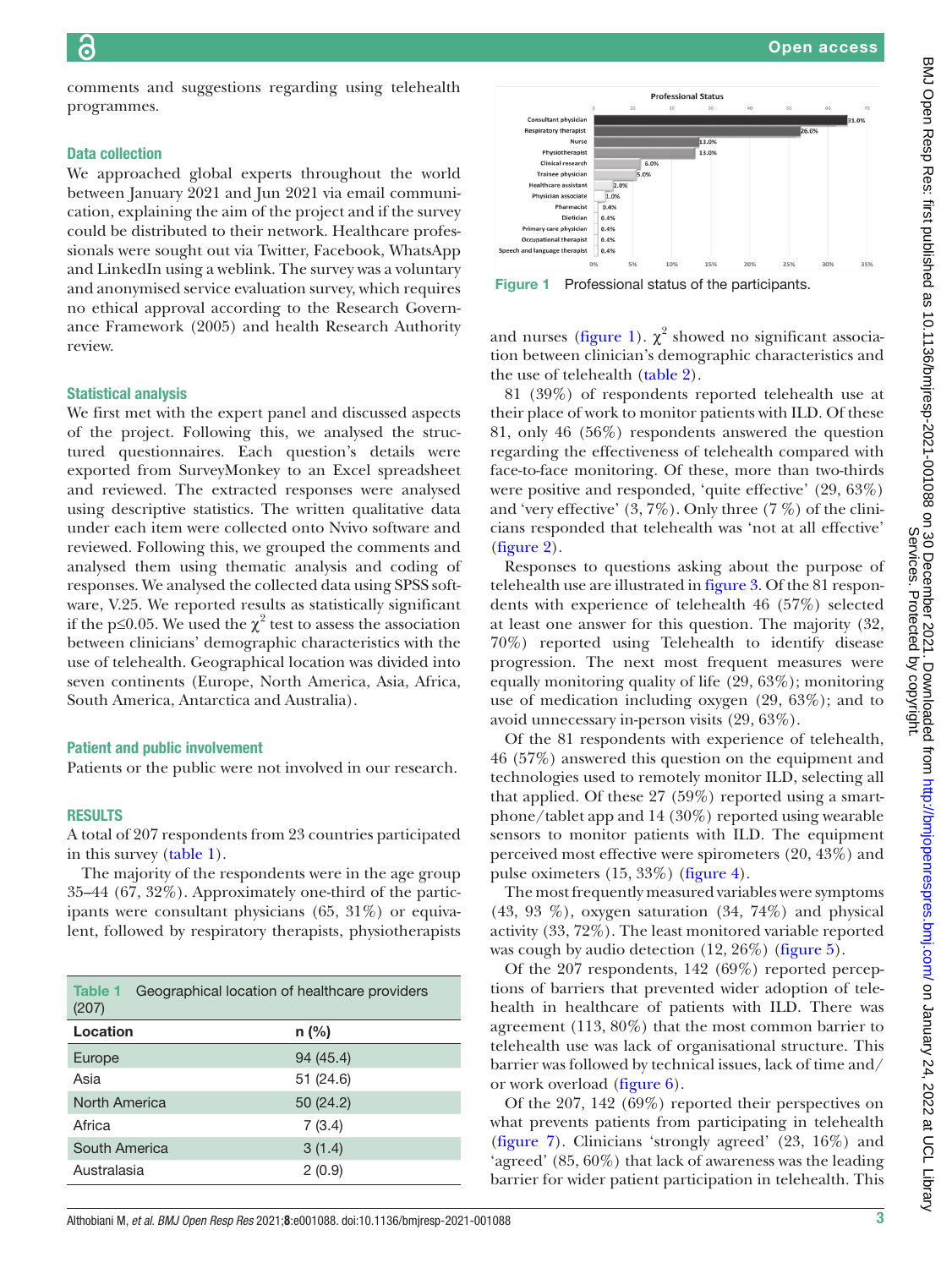### <span id="page-3-0"></span>Table 2 Clinician's demographic characteristics and

|                      |                               | Clinician's demographic characteristics and the use of telehealth<br>Is telehealth (as defined above) used by your place of work to<br>remotely monitor ILD patients? |                |           |
|----------------------|-------------------------------|-----------------------------------------------------------------------------------------------------------------------------------------------------------------------|----------------|-----------|
|                      |                               | Yes                                                                                                                                                                   | No             | P value   |
| What is your age     | $18 - 24$                     | $\overline{7}$                                                                                                                                                        | $\overline{2}$ | 0.244     |
| group?               |                               | 77.8%                                                                                                                                                                 | 22.2%          |           |
|                      | $25 - 34$                     | 19                                                                                                                                                                    | 23             |           |
|                      |                               | 45.2%                                                                                                                                                                 | 54.8%          |           |
|                      | $35 - 44$                     | 23                                                                                                                                                                    | 44             |           |
|                      |                               | 34.3%                                                                                                                                                                 | 65.7%          |           |
|                      | $45 - 54$                     | $18$                                                                                                                                                                  | 30             |           |
|                      |                               | 37.5%                                                                                                                                                                 | 62.5%          |           |
|                      | $55 - 64$                     | 12                                                                                                                                                                    | 21             |           |
|                      |                               | 36.4%                                                                                                                                                                 | 63.6%          |           |
|                      | $65+$                         | $\mathbf{1}$                                                                                                                                                          | $\overline{4}$ |           |
|                      |                               | 20.0%                                                                                                                                                                 | 80.0%          |           |
|                      | Prefer not to say             | $\mathbf{1}$                                                                                                                                                          | $\overline{2}$ |           |
|                      |                               | 33.3%                                                                                                                                                                 | 66.7%          |           |
| Total                |                               | 81                                                                                                                                                                    | 126            |           |
|                      |                               | 39.1%                                                                                                                                                                 | 60.9%          |           |
| What is your         | Consultant physician          | 24                                                                                                                                                                    | 41             | 0.263     |
| professional status? |                               | 36.9%                                                                                                                                                                 | 63.1%          |           |
|                      | Trainee physician             | $\overline{2}$                                                                                                                                                        | 9              |           |
|                      |                               | 18.2%                                                                                                                                                                 | 81.8%          |           |
|                      | Nurse                         | 12                                                                                                                                                                    | 15             |           |
|                      |                               | 44.4%                                                                                                                                                                 | 55.6%          |           |
|                      | Physician associate           | $\mathbf 0$                                                                                                                                                           | 3              |           |
|                      |                               | 0.0%                                                                                                                                                                  | 100.0%         |           |
|                      | Speech and language therapist | 0                                                                                                                                                                     | $\mathbf{1}$   |           |
|                      |                               | 0.0%                                                                                                                                                                  | 100.0%         |           |
|                      | Occupational therapist        | $\mathbf{1}$                                                                                                                                                          | $\mathsf 0$    |           |
|                      |                               | 100.0%                                                                                                                                                                | 0.0%           |           |
|                      | Physiotherapist               | 12                                                                                                                                                                    | 14             |           |
|                      |                               | 46.2%                                                                                                                                                                 | 53.8%          |           |
|                      | Healthcare assistant          | $\mathbf{1}$                                                                                                                                                          | $\overline{4}$ |           |
|                      |                               | 20.0%                                                                                                                                                                 | 80.0%          |           |
|                      | Primary care physician        | $\mathsf 0$                                                                                                                                                           | $\mathbf{1}$   |           |
|                      |                               | 0.0%                                                                                                                                                                  | 100.0%         |           |
|                      | Dietician                     | $\mathbf{1}$                                                                                                                                                          | $\mathsf 0$    |           |
|                      |                               | 100.0%                                                                                                                                                                | 0.0%           |           |
|                      | Clinical research             | 8                                                                                                                                                                     | $\overline{4}$ |           |
|                      |                               | 66.7%                                                                                                                                                                 | 33.3%          |           |
|                      | Respiratory therapist         | $20\,$                                                                                                                                                                | 33             |           |
|                      |                               | 37.7%                                                                                                                                                                 | 62.3%          |           |
|                      | Pharmacist                    | $\mathbf 0$                                                                                                                                                           | $\mathbf{1}$   |           |
|                      |                               | 0.0%                                                                                                                                                                  | 100.0%         |           |
| Total                |                               | 81                                                                                                                                                                    | 126            |           |
|                      |                               | 39.1%                                                                                                                                                                 | 60.9%          |           |
|                      |                               |                                                                                                                                                                       |                | Continued |
|                      |                               |                                                                                                                                                                       |                |           |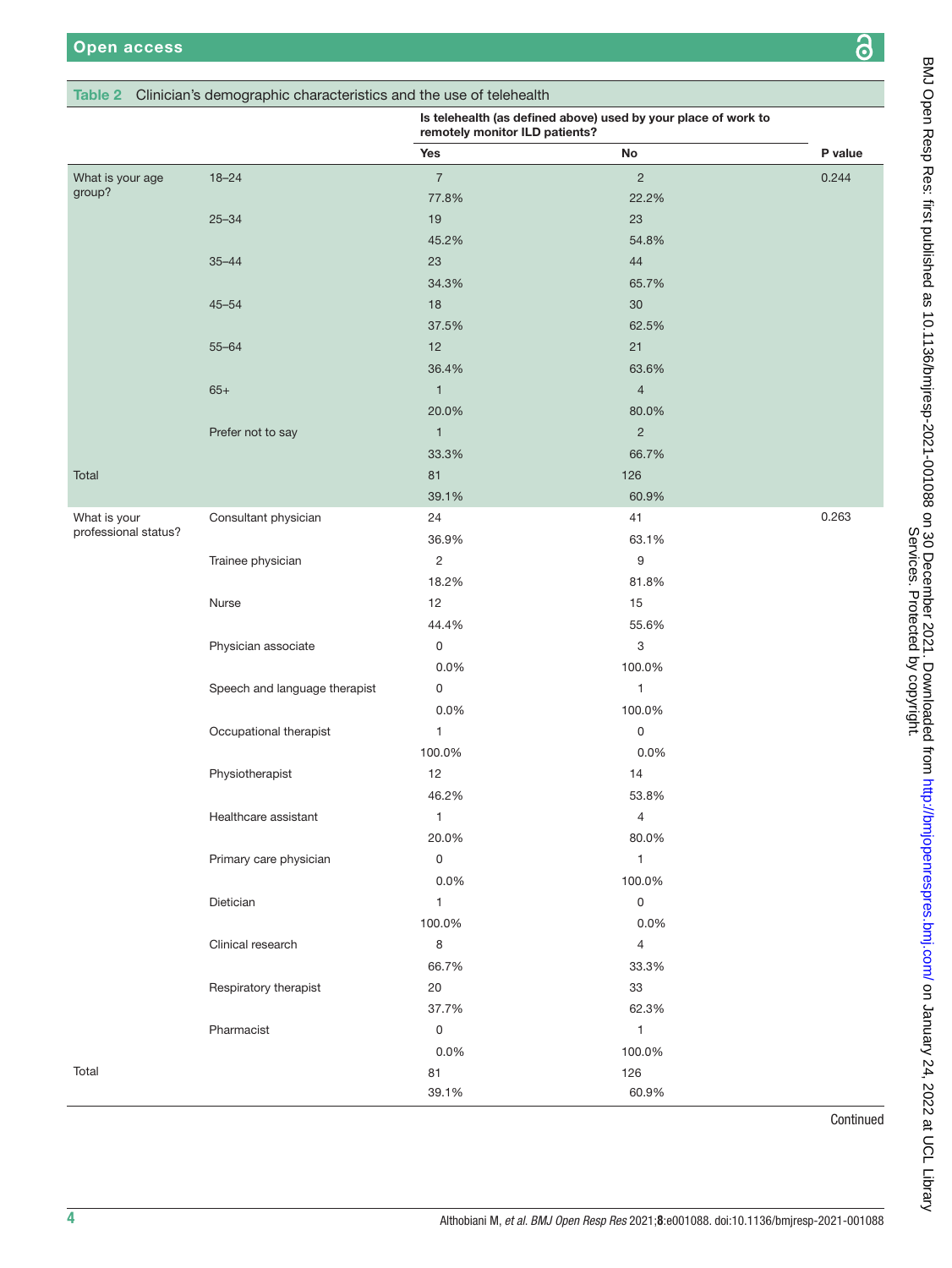| Continued<br>Table 2            |               |                                                                                                  |                |         |  |  |  |  |
|---------------------------------|---------------|--------------------------------------------------------------------------------------------------|----------------|---------|--|--|--|--|
|                                 |               | Is telehealth (as defined above) used by your place of work to<br>remotely monitor ILD patients? |                |         |  |  |  |  |
|                                 |               | Yes                                                                                              | No             | P value |  |  |  |  |
| In what country do you<br>work? | Europe        | 41                                                                                               | 53             | 0.332   |  |  |  |  |
|                                 |               | 43.6%                                                                                            | 56.4%          |         |  |  |  |  |
|                                 | North America | 16                                                                                               | 34             |         |  |  |  |  |
|                                 |               | 32.0%                                                                                            | 68.0%          |         |  |  |  |  |
|                                 | South America | $\pmb{0}$                                                                                        | $\mathbf{3}$   |         |  |  |  |  |
|                                 |               | 0.0%                                                                                             | 100.0%         |         |  |  |  |  |
|                                 | Australasia   | $\mathbf 0$                                                                                      | $\overline{2}$ |         |  |  |  |  |
|                                 |               | 0.0%                                                                                             | 100.0%         |         |  |  |  |  |
|                                 | Asia          | 22                                                                                               | 29             |         |  |  |  |  |
|                                 |               | 43.1%                                                                                            | 56.9%          |         |  |  |  |  |
|                                 | Africa        | $\overline{2}$                                                                                   | 5              |         |  |  |  |  |
|                                 |               | 28.6%                                                                                            | 71.4%          |         |  |  |  |  |
| Total                           |               | 81                                                                                               | 126            |         |  |  |  |  |
|                                 |               | 39.1%                                                                                            | 60.9%          |         |  |  |  |  |

ILD, interstitial lung disease.

was followed by the lack of knowledge of using smartphones and the lack of confidence in telehealth. The least frequently cited barriers were language barriers and privacy and confidentiality concerns/issues.

In addition to the main survey, and to explore other potential barriers, clinicians had the option of writing additional free-text comments or suggestions. These data were collected onto Nvivo software and analysed using thematic analysis. Almost one-third of the study respondents (142, 69%) expressed further requirements for funding, evidence, resources, support, time, training and education before widespread adoption of telehealth. We identified nine themes as follows: funding, training, resources, cost, education, administrative support, privacy, patients and confidentiality and evidence for efficacy and time ([figure](#page-6-6) 8).

#### **DISCUSSION**

Prior to this study, clinicians' views about the utility of telehealth in ILD were not clear. In this global study, we explored clinician's perspectives regarding the use of



In our survey, healthcare professionals could be divided into two groups; clinicians who used telehealth and those who do not. One group (81, 39%) reported using telehealth and believed it to be generally effective. This percentage is similar to other estimates obtained from clinicians where it was shown that 42% started using e-health in patients with ILD during COVID-19

<span id="page-4-0"></span>



<span id="page-4-1"></span>

Services. Protected by copyright.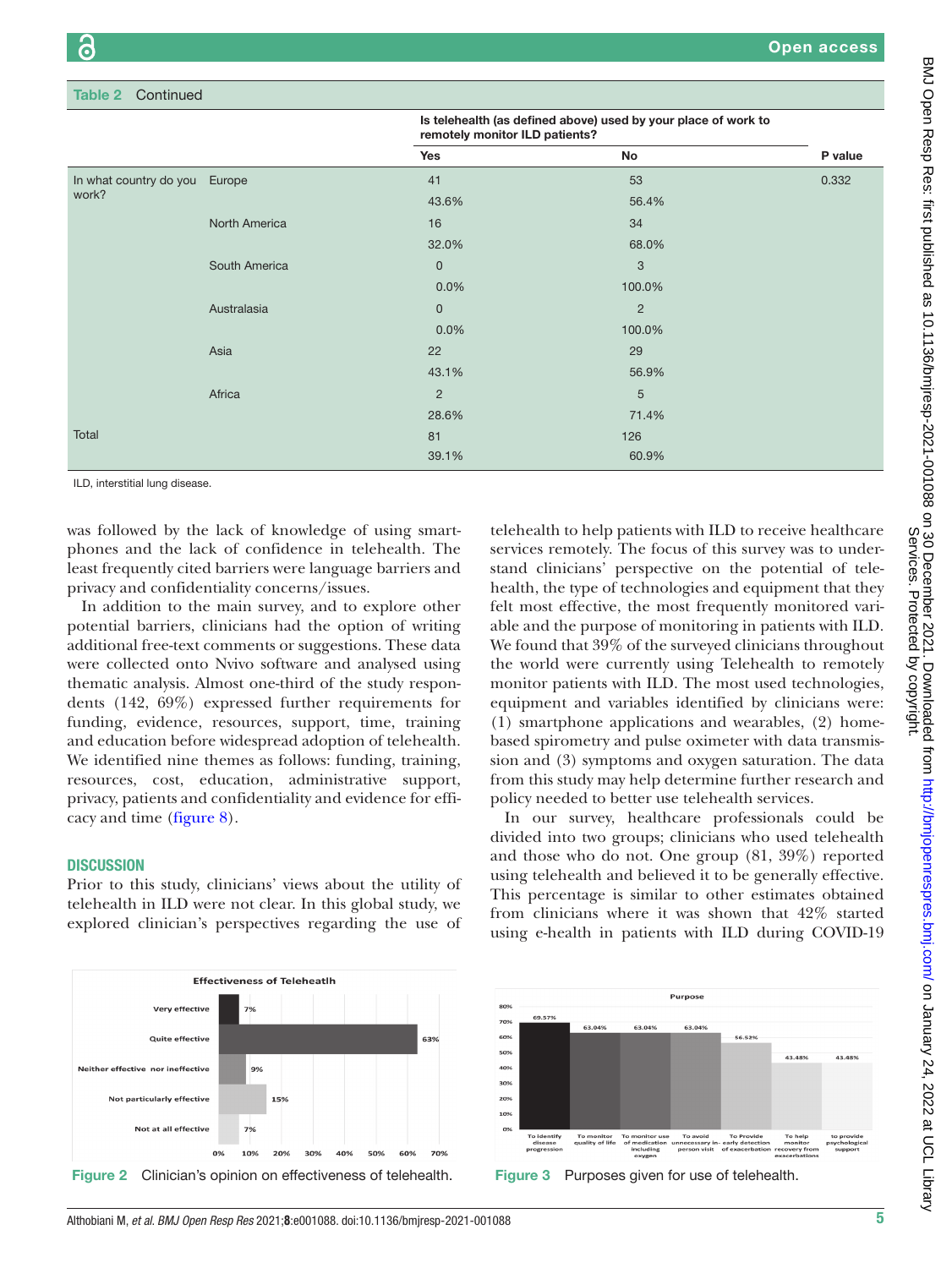

<span id="page-5-0"></span>pandemic.<sup>39</sup> Our findings support the results of Nakshbandi *et*  $a\tilde{t}^9$  and show that most clinicians who use telehealth believe it to be quite effective in patients with ILD. Further support is seen in a physician-respondent survey by Walia *et al*. [40](#page-7-9) The survey shows a significant shift towards telehealth training and that the quality of telehealth is similar to face-to-face visits.<sup>40</sup> However, our study varies from previous studies primarily in identifying the methods and practices that are most effective to detect deteriorations and/or exacerbations in patients with ILD using telehealth. Overall, clinicians with experience in use of telehealth view it as a helpful solution to provide care for patients with ILD. In particular, 70% of respondents reported using telehealth to identify disease progression. Previous studies<sup>1 11</sup> reaffirmed that home-based monitoring facilitates prediction of disease progression. Russell  $et al<sup>1</sup>$  $et al<sup>1</sup>$  $et al<sup>1</sup>$  suggested that the rate of change in FVC of home-based spirometry is predictive of disease progression as measured at hospital visits. Furthermore, Veit *et*   $a<sup>11</sup>$  $a<sup>11</sup>$  $a<sup>11</sup>$  found that measuring FVC using home-based spirometry predicts disease progression. Sixty-three per cent (63%) reported using telehealth

equally to monitor: quality of life; use of medication, including oxygen; and to avoid unnecessary in-person visits. A 24-week RCT by Moor *et al*<sup>18</sup> investigating the potential benefit of telehealth monitoring programme reported that patients had better-tailored treatment decisions, and better insights into the effects of medication by seeing their monitored physiological parameters. Another study by Broos *et al*<sup>[8](#page-6-5)</sup> suggested using in-home monitoring to evaluate response to therapy. Interestingly, 57% reported using telehealth to provide early detection of exacerbation. A prior pilot study of 10 subjects by Moor  $et\ a^6$  $et\ a^6$  demonstrated the potential of telehealth to detect exacerbation in patients with ILD 2days earlier



<span id="page-5-1"></span>Figure 5 Variables used to monitor patients with ILD. ILD, interstitial lung disease.

<span id="page-5-2"></span>

Clinician's perception of barriers to participate in telehatlh

16%

11%

Lack of organizational structure

Lack of time and/or work overload

**Technical issues** 

Clinician's perception of barriers to patient's participate in telehealth

<span id="page-5-3"></span>Figure 7 Clinicians' perception of patients' barriers to participating in telehealth. LCD, liquid crystal display.

80%

63%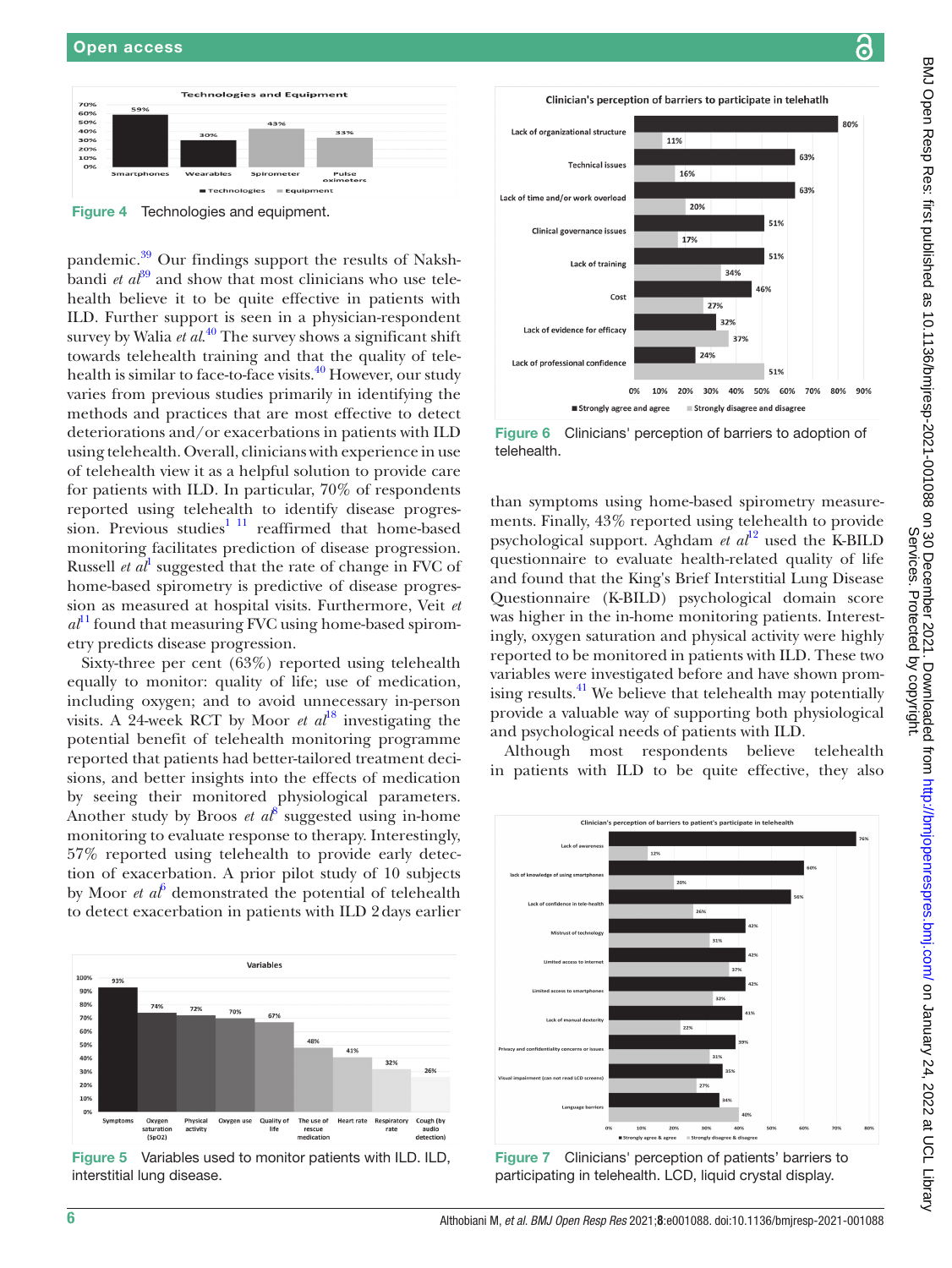

<span id="page-6-6"></span>Figure 8 Clinician's comments and suggestions (the bigger the font size, the greater the frequency).

acknowledged barriers to wider adoption of telehealth in patients wih ILD. The second group was not using telehealth and reported their main barriers to telehealth adaption. These barriers include factors like lack of organisational structure (80%), technical issues (63%) and lack of time and/or workload (63%). A previous study by Nakshbandi *et*  $a^{39}$  $a^{39}$  $a^{39}$  reported similar challenges to telehealth adaptation. Similarly, Walia *et al*. [40](#page-7-9) reported challenges like lack of organisational support, inadequate telehealth technology and training. Despite advances in telehealth technology and ease of useability, technical issues were seen as one of the main barriers to adaptation of telehealth in patients with ILD.<sup>39</sup> Maher *et al*<sup>[35](#page-7-14)</sup> raised similar concerns related to technical issues with homebased spirometry data variability. However, a potential solution to technical issues and barriers reported by clinicians lies in helpdesk services, training and administrative support.<sup>11 18</sup>

The healthcare professionals involved in our survey felt that patients' barriers to participation in telehealth were mainly lack of awareness (76%), lack of knowledge of using smartphones (60%) and lack of confidence in telehealth (56%). Edward *et al*<sup>36</sup> used video-based training with patients with ILD and reported that patients who were involved in a 2-week telehealth trial reported that they were happy and wanted to continue. Several studies provided training for patients at the site $10$  and reported high adherence.<sup>1935</sup> Moor *et al*<sup>[6](#page-6-3)</sup> provided standardised instructions for home spirometry and an online platform and reported that (80%) of patients were highly satisfied and found it to be easy.<sup>19</sup> Furthermore, A 24-week randomised control trial collected data from patients with ILD and found that patients felt 'reassured and involved in their healthcare'.<sup>[18](#page-7-11)</sup>

A limitation to this study is that we did not explore patients' perspectives, which would benefit from furthering research.

### **CONCLUSION**

Our findings show a minority of ILD clinicians currently use Telehealth, but almost all these clinicians endorsed telehealth, while identifying barriers to wider implementation.

Contributors MA, JRH, JP, A-MR: conception, design, distributed the survey, data acquisition, analysis, interpretation and approval of final version. MA contributed conceptualisation, distributed the survey, data collection, formal analysis, project administration, wrote original draft, reviewed and edited the manuscript; JSA reviewed and edited the manuscript. MA, JRH, JP, A-MR are guarantors

Funding This work was supported by Department of Respiratory Therapy, Faculty of Medical Rehabilitation Sciences, King Abdulaziz University, Jeddah, Saudi Arabia through the Saudi Arabian Cultural Bureau in London.

Competing interests None declared.

Patient consent for publication Not applicable.

Ethics approval This study involves human participants but N/A exempted this study Participants gave informed consent to participate in the study before taking part.

Provenance and peer review Not commissioned; externally peer reviewed.

Data availability statement Data are available upon reasonable request.

Supplemental material This content has been supplied by the author(s). It has not been vetted by BMJ Publishing Group Limited (BMJ) and may not have been peer-reviewed. Any opinions or recommendations discussed are solely those of the author(s) and are not endorsed by BMJ. BMJ disclaims all liability and responsibility arising from any reliance placed on the content. Where the content includes any translated material, BMJ does not warrant the accuracy and reliability of the translations (including but not limited to local regulations, clinical guidelines, terminology, drug names and drug dosages), and is not responsible for any error and/or omissions arising from translation and adaptation or otherwise.

Open access This is an open access article distributed in accordance with the Creative Commons Attribution Non Commercial (CC BY-NC 4.0) license, which permits others to distribute, remix, adapt, build upon this work non-commercially, and license their derivative works on different terms, provided the original work is properly cited, appropriate credit is given, any changes made indicated, and the use is non-commercial. See:<http://creativecommons.org/licenses/by-nc/4.0/>.

#### ORCID iDs

Malik Althobiani <http://orcid.org/0000-0002-2230-5708> Jaber S Alqahtani <http://orcid.org/0000-0003-1795-5092>

#### **REFERENCES**

- <span id="page-6-0"></span>1 Russell A-M, Adamali H, Molyneaux PL, *et al*. Daily home spirometry: an effective tool for detecting progression in idiopathic pulmonary fibrosis. *[Am J Respir Crit Care Med](http://dx.doi.org/10.1164/rccm.201511-2152OC)* 2016;194:989–97.
- 2 Nakshbandi G, Moor CC, Wijsenbeek MS. Home monitoring for patients with ILD and the COVID-19 pandemic. *[Lancet Respir Med](http://dx.doi.org/10.1016/S2213-2600(20)30452-5)* 2020;8:1172–4.
- <span id="page-6-1"></span>3 Foundation BL. Coronavirus and COVID-19, 2020. Available: [https://](https://www.blf.org.uk/support-for-you/coronavirus/what-is-social-shielding) [www.blf.org.uk/support-for-you/coronavirus/what-is-social-shielding](https://www.blf.org.uk/support-for-you/coronavirus/what-is-social-shielding)
- <span id="page-6-2"></span>4 Wong AW, Fidler L, Marcoux V, *et al*. Practical considerations for the diagnosis and treatment of fibrotic interstitial lung disease during the coronavirus disease 2019 pandemic. *[Chest](http://dx.doi.org/10.1016/j.chest.2020.04.019)* 2020;158:1069–78.
- 5 George PM, Wells AU, Jenkins RG. Pulmonary fibrosis and COVID-19: the potential role for antifibrotic therapy. *[Lancet Respir](http://dx.doi.org/10.1016/S2213-2600(20)30225-3)  [Med](http://dx.doi.org/10.1016/S2213-2600(20)30225-3)* 2020;8:807–15.
- <span id="page-6-3"></span>6 Moor CC, Wapenaar M, Miedema JR, *et al*. A home monitoring program including real-time wireless home spirometry in idiopathic pulmonary fibrosis: a pilot study on experiences and barriers. *[Respir](http://dx.doi.org/10.1186/s12931-018-0810-3)  [Res](http://dx.doi.org/10.1186/s12931-018-0810-3)* 2018;19:105.
- <span id="page-6-4"></span>7 Johannson KA, Vittinghoff E, Morisset J, *et al*. Home monitoring improves endpoint efficiency in idiopathic pulmonary fibrosis. *[Eur](http://dx.doi.org/10.1183/13993003.02406-2016)  [Respir J](http://dx.doi.org/10.1183/13993003.02406-2016)* 2017;50:1602406.
- <span id="page-6-5"></span>8 Broos CE, Wapenaar M, Looman CWN, *et al*. Daily home spirometry to detect early steroid treatment effects in newly treated pulmonary sarcoidosis. *[Eur Respir J](http://dx.doi.org/10.1183/13993003.02089-2017)* 2018;51:1702089.
- 9 Noth I, Cottin V, Chaudhuri N, *et al*. Home spirometry in patients with idiopathic pulmonary fibrosis: data from the INMARK trial. *[Eur Respir](http://dx.doi.org/10.1183/13993003.01518-2020)  [J](http://dx.doi.org/10.1183/13993003.01518-2020)* 2021;58:2001518.